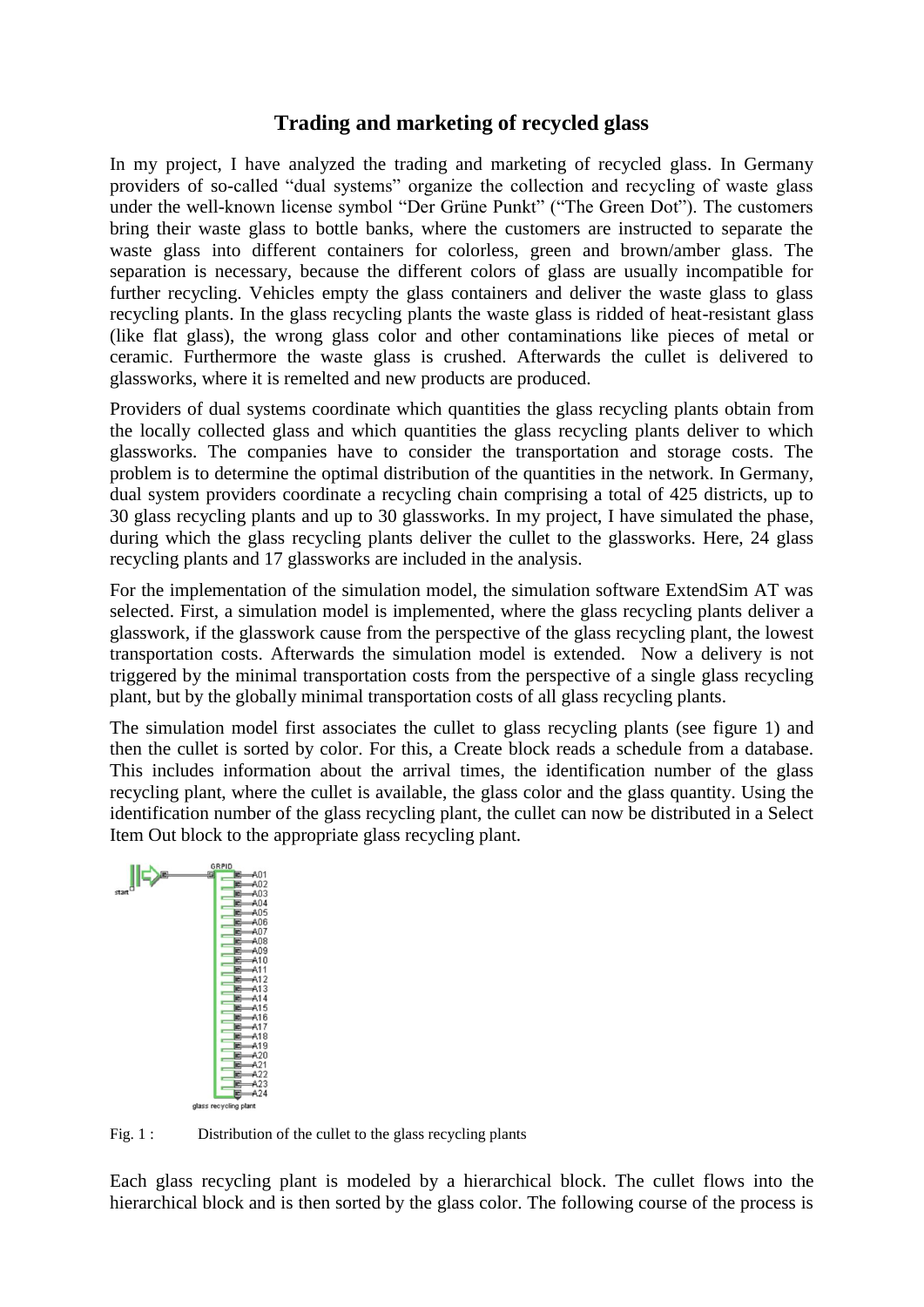identical for the glass colors brown, colorless and green, since all the glassworks have a demand for these glass colors. Therefore, now the following process is described for the brown cullet only. First the brown cullet is stored until at least one glasswork has a demand for the brown cullet. If the cullet has already stored more than six weeks, storage costs accrue. In the simulation model the warehouse is represented by two queues (see figure 2). First the cullet flows into a queue, where no storage costs accrue. If, after the six weeks the cullet is not delivered to a glasswork, the cullet leaves the first queue. The storage costs for the current week are calculated and then the cullet will be stored for a week in a second queue. If after a week the cullet is already in the second queue, because no glasswork has a demand for this cullet, the storage costs have to be recalculated. As long as there is cullet in the second queue no cullet from the first queue is delivered to the glassworks. Once a glasswork has a demand for the cullet the gate will be opened and the cullet leaves the warehouse.



Fig. 2 : Sub process warehouse

When the cullet leaves the warehouse, because at least one glasswork has a demand for the cullet, the decision follows which glasswork to deliver the cullet to. One selection criterion is that only glass factories will be supplied which currently have a demand for the cullet. If several glassworks have a demand for the cullet, the glasswork with the lowest transport cost will be supplied (see figure 3). For each glasswork a value is first determined by an Equation block that is used as the basis for the calculation of minimum transport costs. If the glasswork has no demand for the cullet the value is set to 9,999, otherwise the transport cost is returned. The minimum of these values is then determined. The cullet flows into a Select Item Out block, this block routes the cullet to a glasswork by using the specified minimum.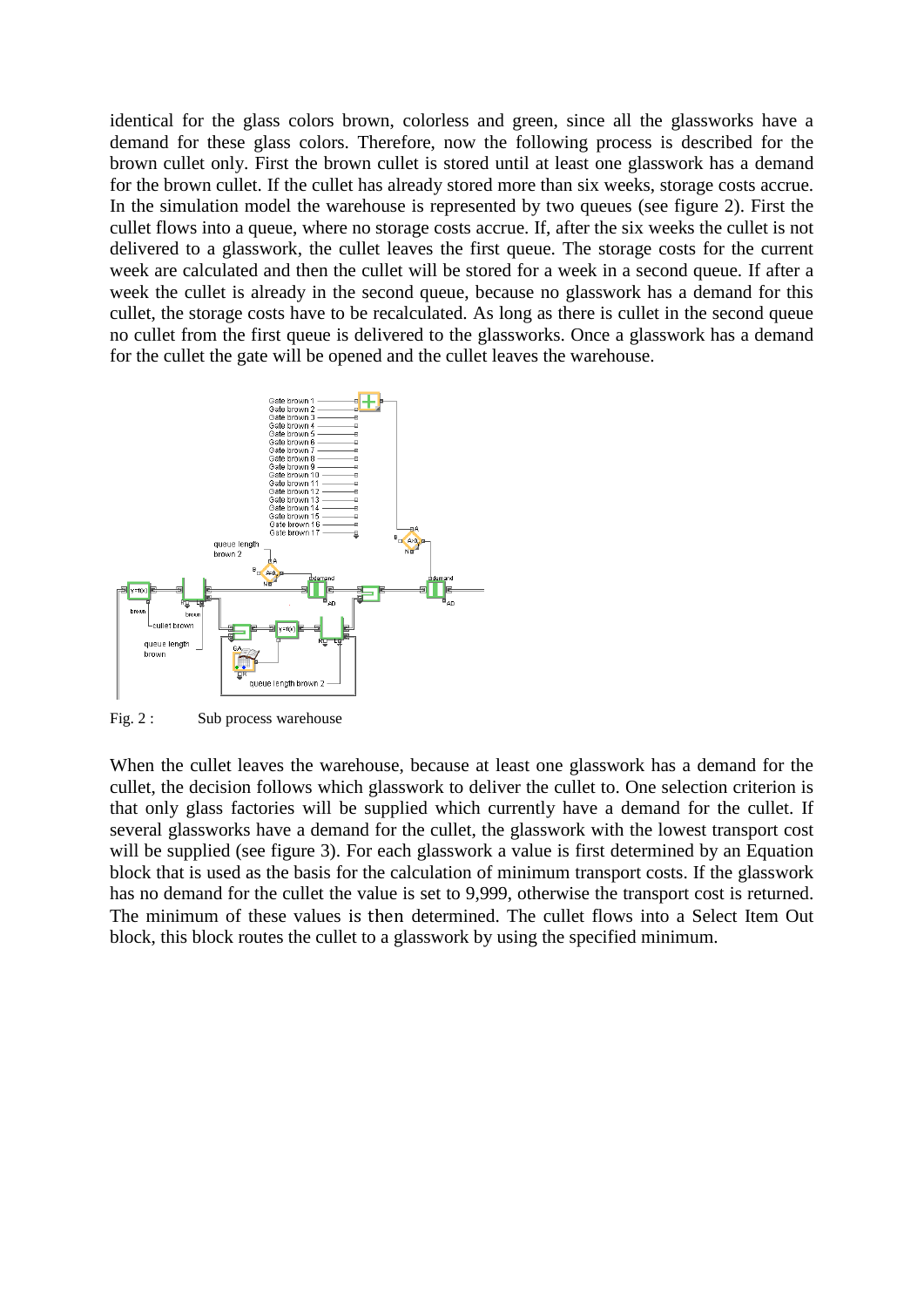

Fig. 3 : Selection criterion for the delivery of the glassworks

A gate follows the selection of a glasswork. This gate checks whether a contract amount has not been fully met so far. Since the quantities do not refer only to one calendar week, but to an entire year, the contract amounts are distributed evenly over the entire period. This will help to ensure that the cullet will be distributed equally among all the glassworks. In the simulation model the maximum delivery quantity that may be delivered up to the current calendar week to the glassworks, increases linearly with a tolerance of five percent above. The maximum delivery quantity may not exceed the contract amount. We have to check, whether the maximum delivery quantity is already reached in the current calendar week. If the glass recycling plants have not obtained the possible quantities in the last weeks, it is possible that they catch up these quantities in the current week. In the figure 4, a gate block is shown, which closes when the maximum delivery quantity was met by the glass recycling plants. For this a decision block compares, whether the delivered quantity, which all glass recycling plants have delivered to the current glasswork, is larger than the maximum delivery quantity. As long as the maximum delivery quantity does not exceed the contract amount, the maximum delivered quantity is calculated as follows: contract amount / contract duration \* current week  $*(1 + \text{tolerance}).$ 



Fig. 4 : Gate to control, whether the contract amount already met

If a glass recycling plant supplies a glasswork, some metrics are collected. It shall be calculated how much the glass recycling plant has already delivered to the glasswork and the quantity that all glass recycling plants have delivered to the considered glasswork. Continue for the current glass recycling plant the cumulative transportation costs and the cumulative revenues and the resulting profit are collected. In the calculated profit the storage costs are not included, because they cannot be attributed to a specific glasswork. Moreover, the cumulative transport costs and revenues increase, which are caused or generated from all glass recycling plants for the delivery of the current glasswork. After the calculation of the metrics the cullet leaves the hierarchical block.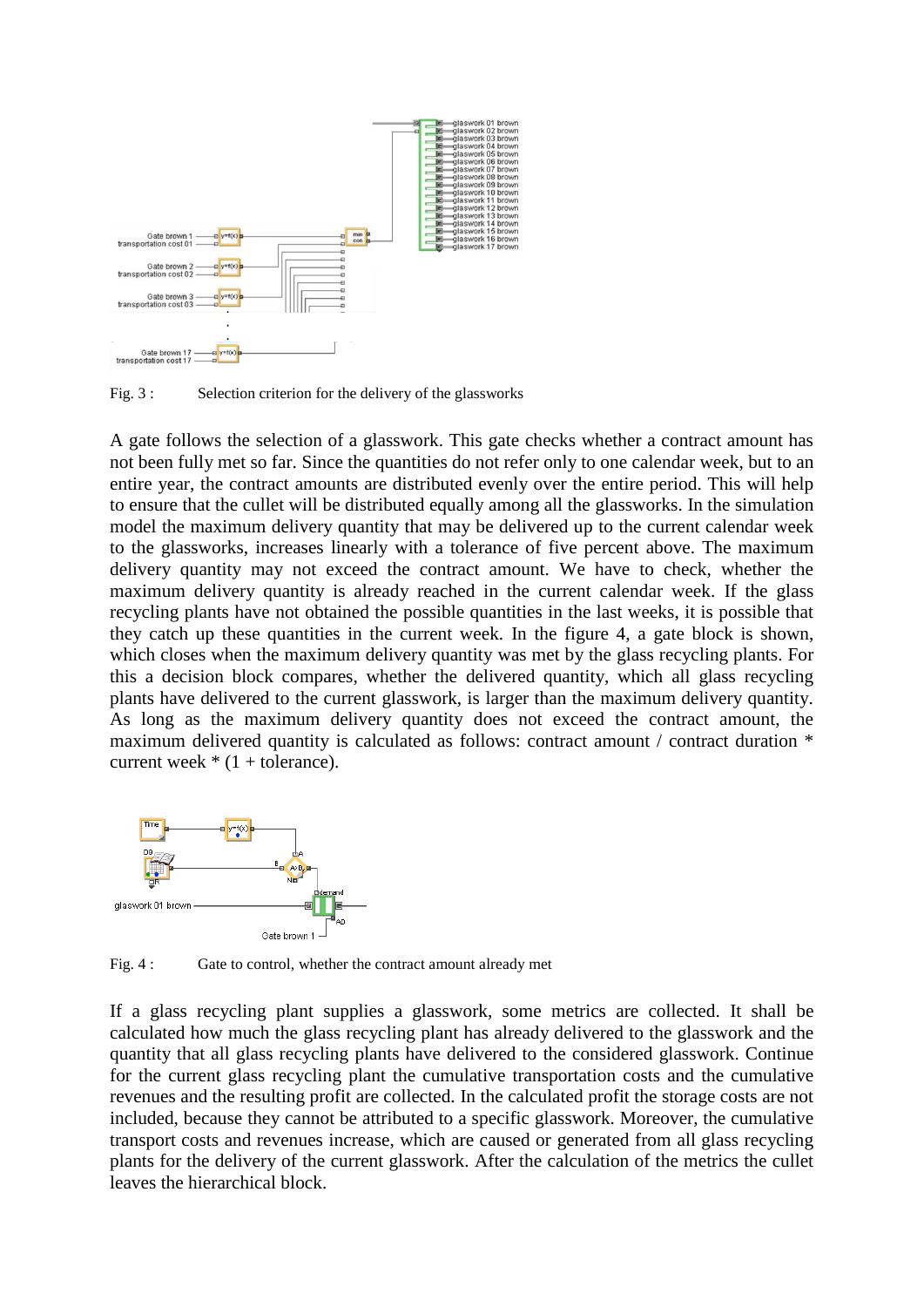When a new glass recycling plant has to be added in the simulation model, in the hierarchical block only some database links and the transport costs have to be adjusted. When a new glasswork is added to the simulation model, the Select Item Out block, which is illustrated in the figure 3, has to be extended. These adjustments are carried out for each glass color.

When an entity leaves the hierarchical block of a glass recycling plant, which means that the cullet is delivered to a glasswork, the entity flows into another hierarchical block. Such a hierarchical block exists for each glasswork. In the hierarchical block, the entity flows to an exit block and the delivery of the glasswork can be considered as finished. The exit block captures all incoming entities, so it is known, which delivered quantities the glasswork received and from which glass recycling plants the quantities arrived. Furthermore in this hierarchical block the duration of the contracts and the contract amounts will be determined. In a Lookup Table block, the contract amounts depend on the calendar week.

If the simulation model should be expanded to include a new glasswork, the hierarchical block of a glasswork has to be copied and the duration of the contracts and the contract amounts have to be adjusted. When adding a new glass recycling plant, for each type of glass the exit block has to be extended to the new glass recycling plant.

Now the proposed model will be extended. The decision, whether a delivery from a glass recycling plant to a glasswork accrues, was so far only affected by the transport costs of the considered glass recycling plant. Now the decision should depend on the transport costs of all glass recycling plants. This extension is implemented in the simulation model. In the hierarchical block of the glass recycling plants for each glass color another gate block is added (see figure 5). This gate opens when the local minimum, which is passed from the Max & Min block, corresponds to the global minimum. That means that a delivery between the glass recycling plant and a glasswork will take place only when the combination of a glass recycling plant and the glasswork, relates to the minimal transport costs. Here, however, only the relevant combinations are considered, that means the glass recycling plants are able to deliver the cullet and the glasswork has a demand for the cullet.



Fig. 5 : Adjustments for the extended simulation model

Now that the course of the process was modeled, plotter can be used to demonstrate some metrics graphically and the process can be analyzed. For example, the available cullet per quarter is plotted. In this way, the changes in each quarter become visible. Furthermore, changes to inventories and the storage costs are presented. This offers the possibility to identify, where there is a surplus of cullet. In another diagram is shown for each glasswork, how much cullet has been requested in the period of the current glasswork and how much